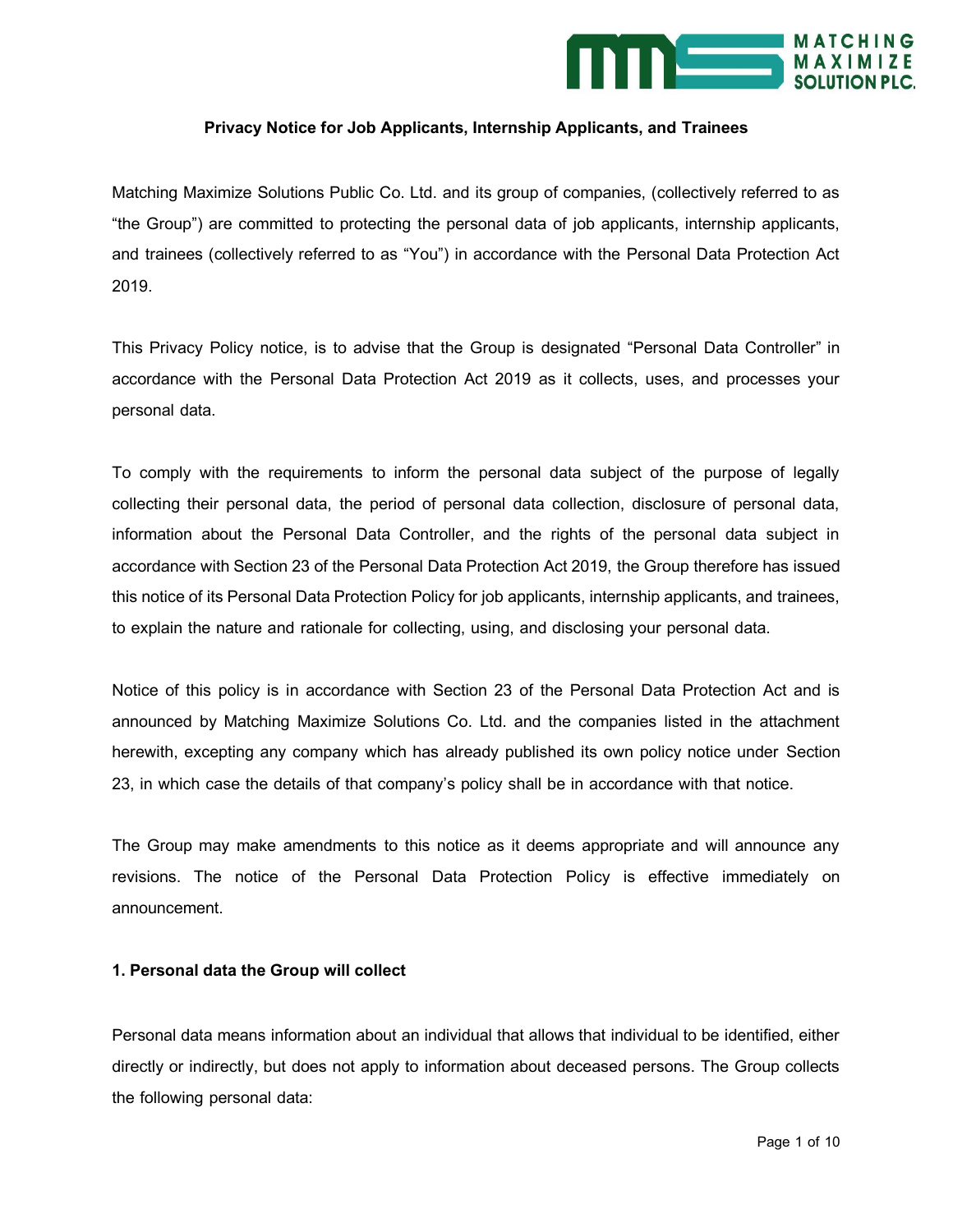

#### 1.1 Personal Data includes:

- (1) Information in application forms as follows:
	- (a) Information contained in documents you submit to the Group, such as Curriculum Vitae/Resume (CV), cover letter, job application, and comments of the recruitment staff
	- (b) Information about you, such as your name, surname, sex, date of birth, weight, height, Identification Card or passport number, blood type, nationality, religion, and marital status.
	- (c) Your contact information, such as address, email address, telephone number, and social media information.
	- (d) Conditions for work, such as ability to work in other provinces, locality preference for work.
	- (e) Information about your spouse, children, and parents, such as name, surname, Identification Card number, date of birth, nationality, blood type, education level, occupation, address, and telephone number.
	- (f) Information about your family members or dependents
	- (g) Photographs and moving images
	- (h) Information about education, abilities, potential, and other qualifications such as educational level, educational background, educational institution/university, educational record and results, training, examination results, legal right to work, professional qualifications, languages spoken, and other abilities, plus information from references supplied to the Group.
	- (i) Information about your work experience and previous employment, such as job titles, employer details, salary and other compensation, welfare benefits, period of time working for previous employers, reason for leaving previous employment, and information from previous employers.
	- (j) Information about military service
	- (k) Ability to drive a vehicle
	- (l) Details of referee/s, and emergency contact person.
- (2) Information from personal questionnaires, such as habits, behaviour, attitudes, leadership attributes, ability to work with others, and emotional intelligence. This information may be obtained from observation and analysis of your participation in activities with the Group.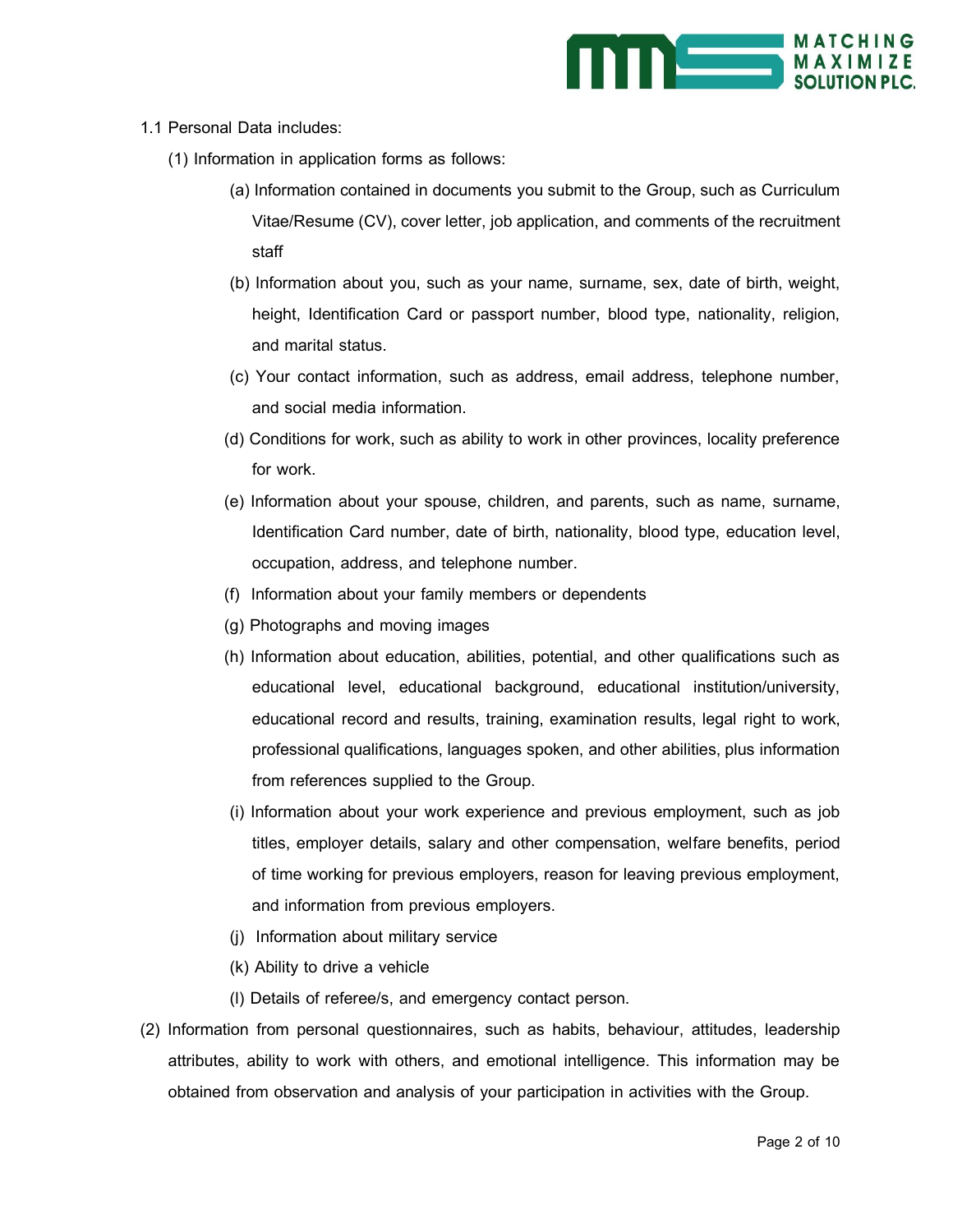

- (3) Information required by regulatory agencies such as the Ministry of Labour, Ministry of Industry, and Ministry of Commerce.
- (4) Information collected from you, such as information that you provided to the Group, information that you provided to the Group during your job interview, information from various tests, and information that you disclosed while participating in events with the Group.
- (5) Information that you shared or disclosed while using applications, tools, questionnaires, and services of the Group.
- (6) Documentation that can be used to identify you, for example copies of government-issued documents such as Identification Card, driver's licence, passport, and copies of documents issued by government or private agencies, such as house registration, and educational diplomas and certificates.
- (7) Other information necessary for the recruitment and selection of employees or trainees; execution of internship agreements; welfare, analysis and benefits of the Group including those required to comply with relevant laws.
- (8) In the case of trainees, additional information is collected including:

(a) Information about parents and/or guardians, such as name, surname, address, home or mobile telephone number.

(b) Bank account details to enable payment of internship allowances.

(c) Characteristics and information gleaned from the internship, such as habits, behaviour, attitudes, leadership attributes, ability to work with others, emotional intelligence, discipline, or other characteristics including sign in/sign out times and hours spent at work to be used in the evaluation of the internship.

- (d) Other information including that supplied in references.
- (9) In the event that you are offered employment with the Group, additional personal data will be collected as outlined in the Personal Data Protection Policy Notice for Employees.
- 1.2 Sensitive data includes:
	- (1) The Group may need to collect and process your sensitive personal data to use for the purposes outlined by the Group in this Privacy Policy.
	- (2) The Group may be required to process the following sensitive personal data:
		- (a) Health-related information including information about height, weight, congenital diseases, colour blindness, results of physical examinations, pregnancy, food and other allergies, blood type, medical certificates, and medical history. Information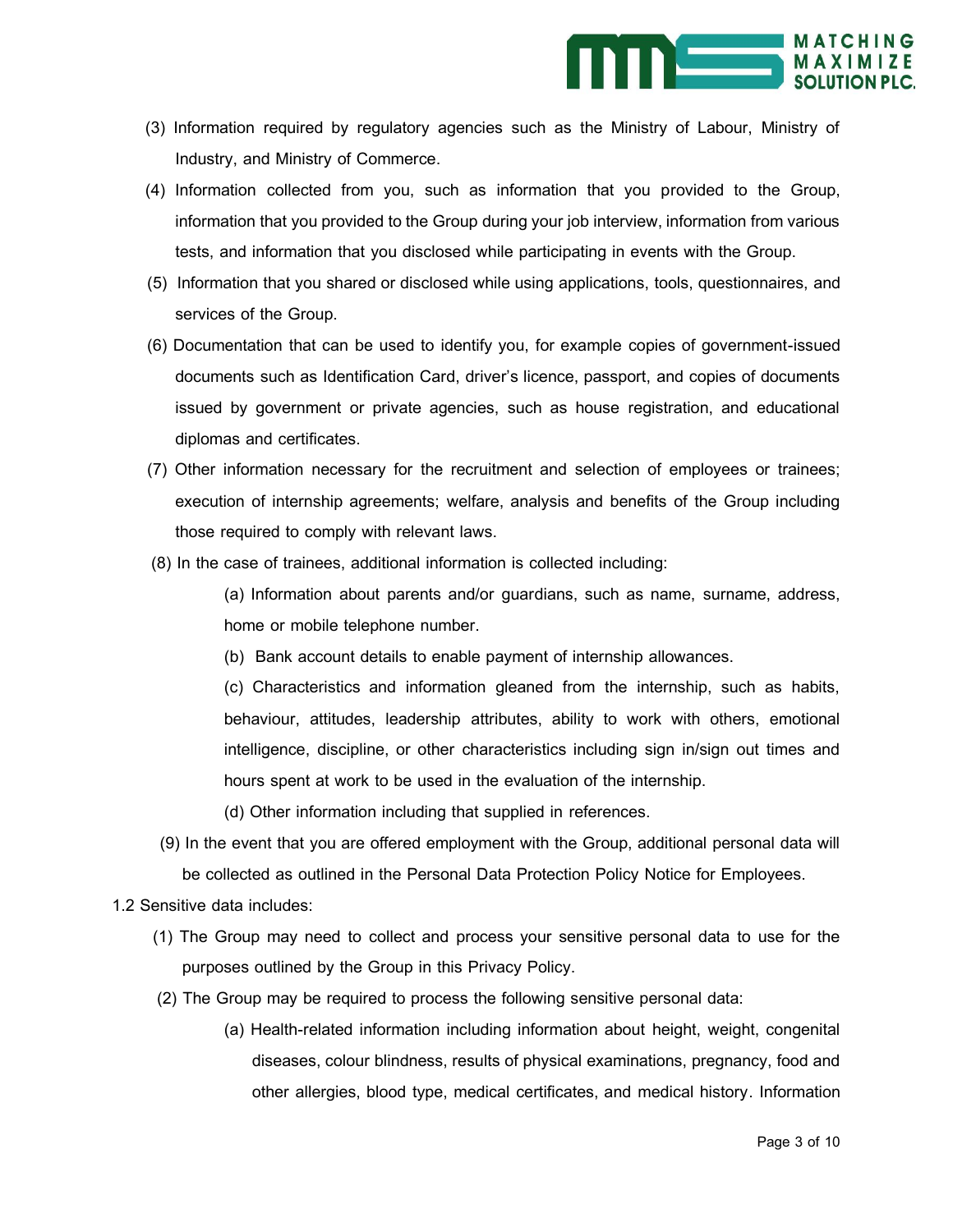

is collected for the protection of employees, to assess their abilities, and to comply with relevant laws.

- (b) Biometric data, such as fingerprints, for use in identifying and verifying identity, crime prevention, and to maintain the legal interests of the Group or other persons.
- (c) Information about criminal record to consider the suitability for work, and to maintain the legal interests of the Group or other persons.
- (d) Religious beliefs, philosophy, race, nationality, disabilities, trade union information, genetic and biological information, in order to provide suitable facilities, activities, and welfare for employees, including for use in ensuring equal and fair care for all employees in accordance with human rights principles.
- (e) Sensitive personal data that is contained on an Identification Card, passport, or other document issued by government agencies, such as religious beliefs, race, nationality, blood type, in cases where such information is required to comply with the law, or to verify your identity.
- (f) Other sensitive personal data for legal purposes, such as to prevent or minimize danger to the life, person, or health of you or others; in the event that you are unable to give your consent; where it is public information; to exercise legal claims related to labour protection, social security, and employee welfare.
- (3) In the event that it is necessary, the Group will only process your sensitive personal data with your express consent, or as required by law. In such cases, the Group will use its best efforts to provide adequate security measures to protect your sensitive personal data.
- (4) Information about criminal records provided by you, or that you agree to be checked by a legal authority. The Group will provide security measures to protect such information as required by law

#### **2. The Purpose of Processing your Personal Data**

2.1 To be used in processing your job application with the Group, for example the implementation of the recruitment process, background checks, before entering into an employment contract, including fulfillment of internship agreements, payment of internship allowance, and delivering other internship benefits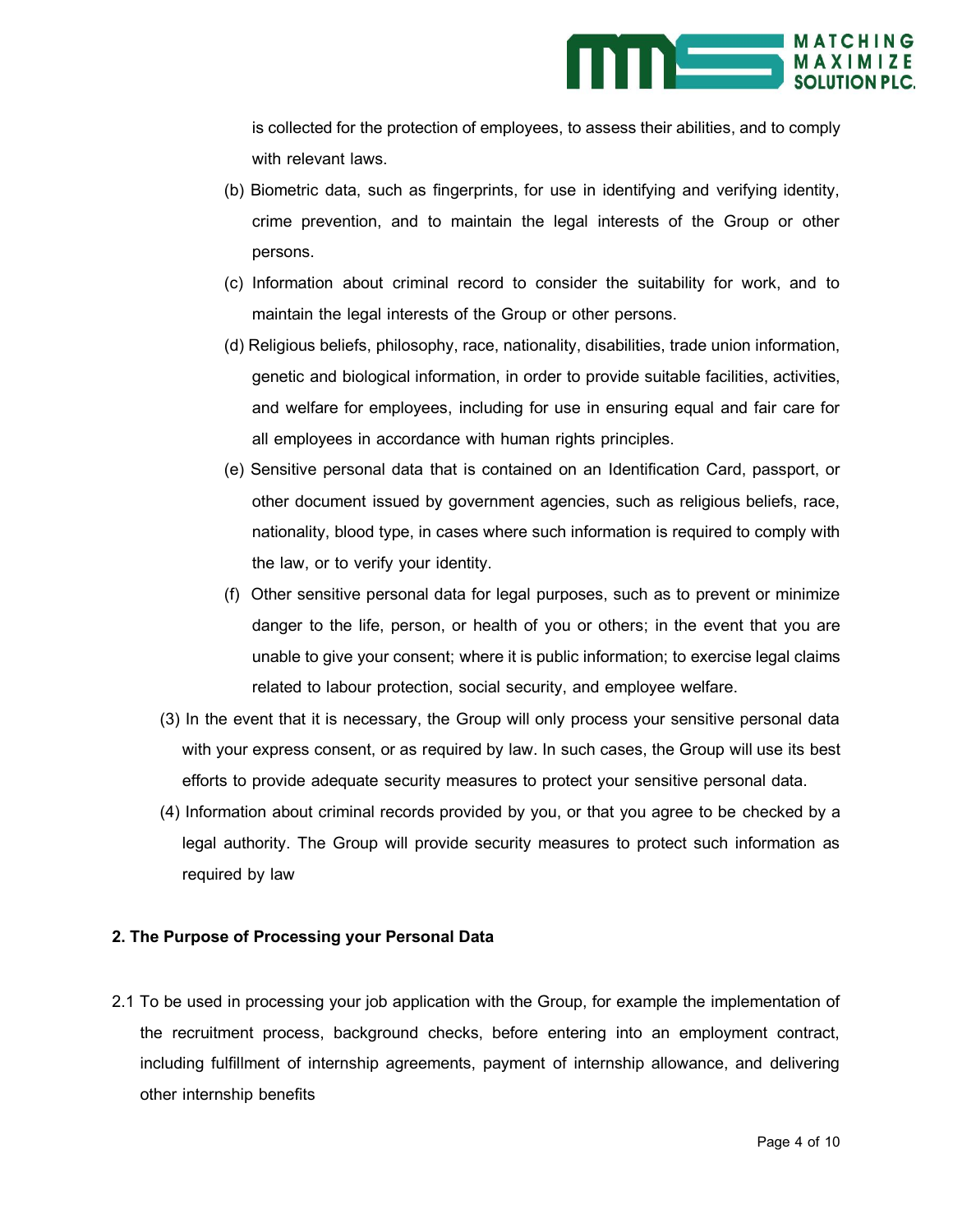

- 2.2 For the legal interests of the Group or others, such as analysis and database creation, managing and improving the recruitment and selection process, internship evaluation, sending out information about job vacancies, creating internship or employment contracts for successful applicants, and the exercise of legal claims.
- 2.3 To prevent and minimize danger to the life, person, or health of you or others, such as emergency contact details, and the control and prevention of communicable diseases.
- 2.4 To ensure the Group is in compliance with the law, including the laws, rules, and orders of statutory authorities.
- 2.5 Where it is necessary in carrying out duties in the public interest, or performing duties to fulfil state powers given to the Group.
- 2.6 To achieve the purpose for which your consent was given in submitting employment application information, or applying for an internship with the Group, and keeping your information for future consideration (Reserve Lists).

## **3. Changes in the Purpose of Using Personal Data**

The Group will use your personal data only for the purposes for which it was collected. In the event that the Group is required to use your personal data for other purposes, the Group will notify you as soon as possible.

# **4. Requesting Consent and the Possible Effects of Withdrawing Consent**

- 4.1 In the event that the Group has collected and processed your personal data with your consent, you have the right to withdraw your consent at any time. This withdrawal of consent does not affect any personal data that was collected or processed before your consent was withdrawn.
- 4.2 If you withdraw the consent you have given to the Group, or refuse to provide some of your personal data, this may result in the Group being unable to perform some or all of the objectives outlined in this policy notice.
- 4.3 If you are less than 20 years of age, you warrant that you are able or authorized by law to receive notice of this policy, and have the consent of your parent/guardian to process your personal data in accordance with this Personal Data Protection Policy notice.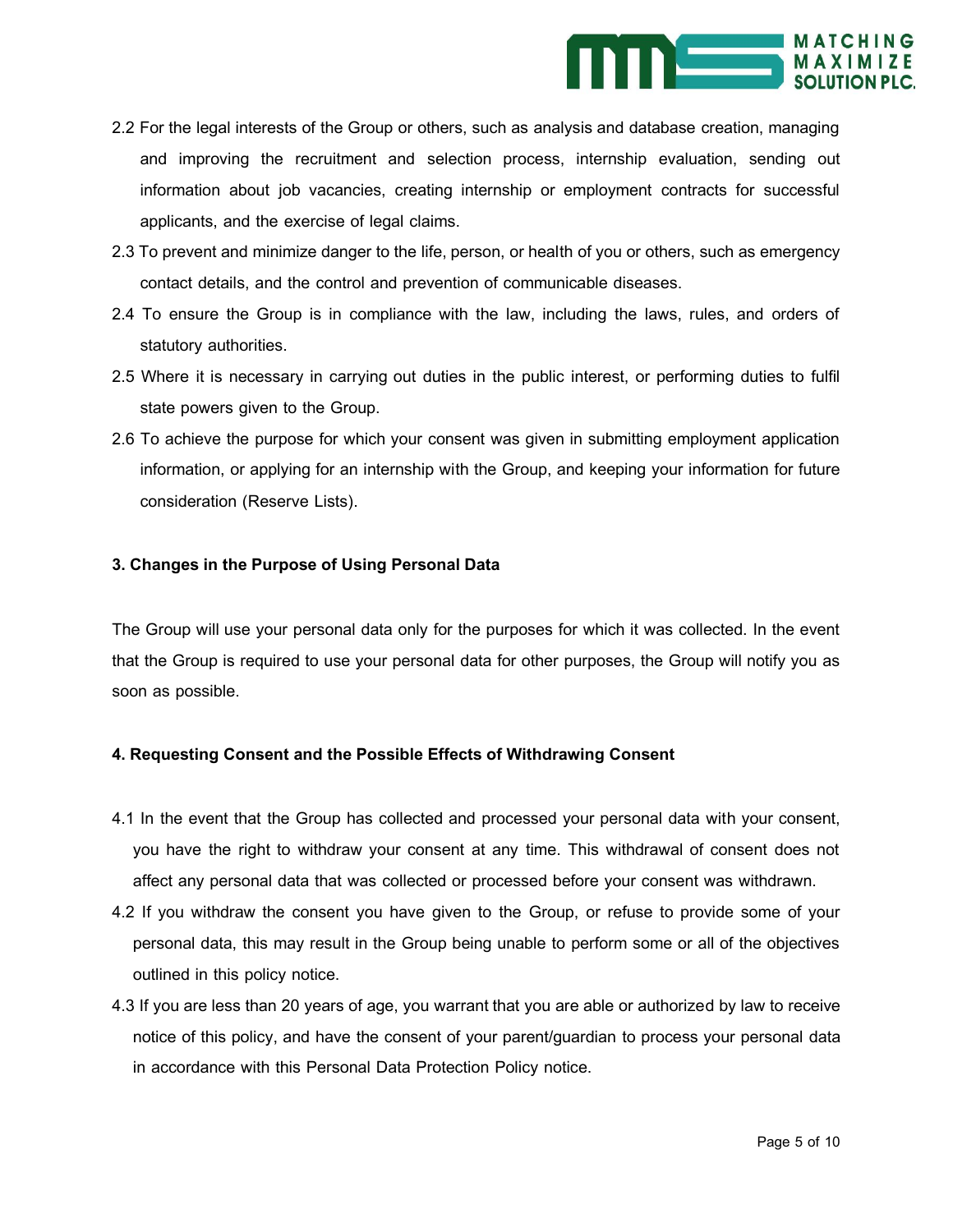

#### **5. How is your Personal Data Collected?**

The Group collects your personal data directly through the recruitment system and hiring process. The Group may also collect your personal data from other sources such as employment service providers, your previous employers, or government agencies. Additionally, the Group will collect your personal data through employment and internship-related activities throughout the period of time for which you work for the Group. The Group collects information about your use of websites through the use of cookies, (please refer to the Cookies Policy of the website of each company within the Group).

#### **6. Disclosure of your Personal Data to Others**

- 6.1 The Group may disclose and share your personal data with:
	- (1) Companies within the Group as listed in the attachment to this notice.
	- (2) Other persons and juristic persons that are not companies within the Group ("Other Parties") for the purposes of collecting and processing personal data as specified in this policy notice, such as service providers for recruitment and hiring, employment and background checks, qualifications and abilities tests, insurance and health benefits service providers, financial institutions, business partners, security service providers, information system developers or service providers, government agencies, and other persons necessary for the Group to be able to conduct its business and provide services for employees, including any actions for the purpose of collecting and processing personal data as described in this policy notice.
- 6.2 The Group requires persons receiving the information to take appropriate measures to protect your personal data and to process the personal data only as necessary, and to take the necessary steps to prevent the misuse or disclosure of personal data.

#### **7. Transfer of Personal Data Overseas**

7.1 In the event that it is necessary, the Group may transfer your personal data to companies within the Group, as listed in the attachment to this notice, that are located in foreign countries. This may be done to enable the fulfillment of the terms of a contract to which you are a party, or for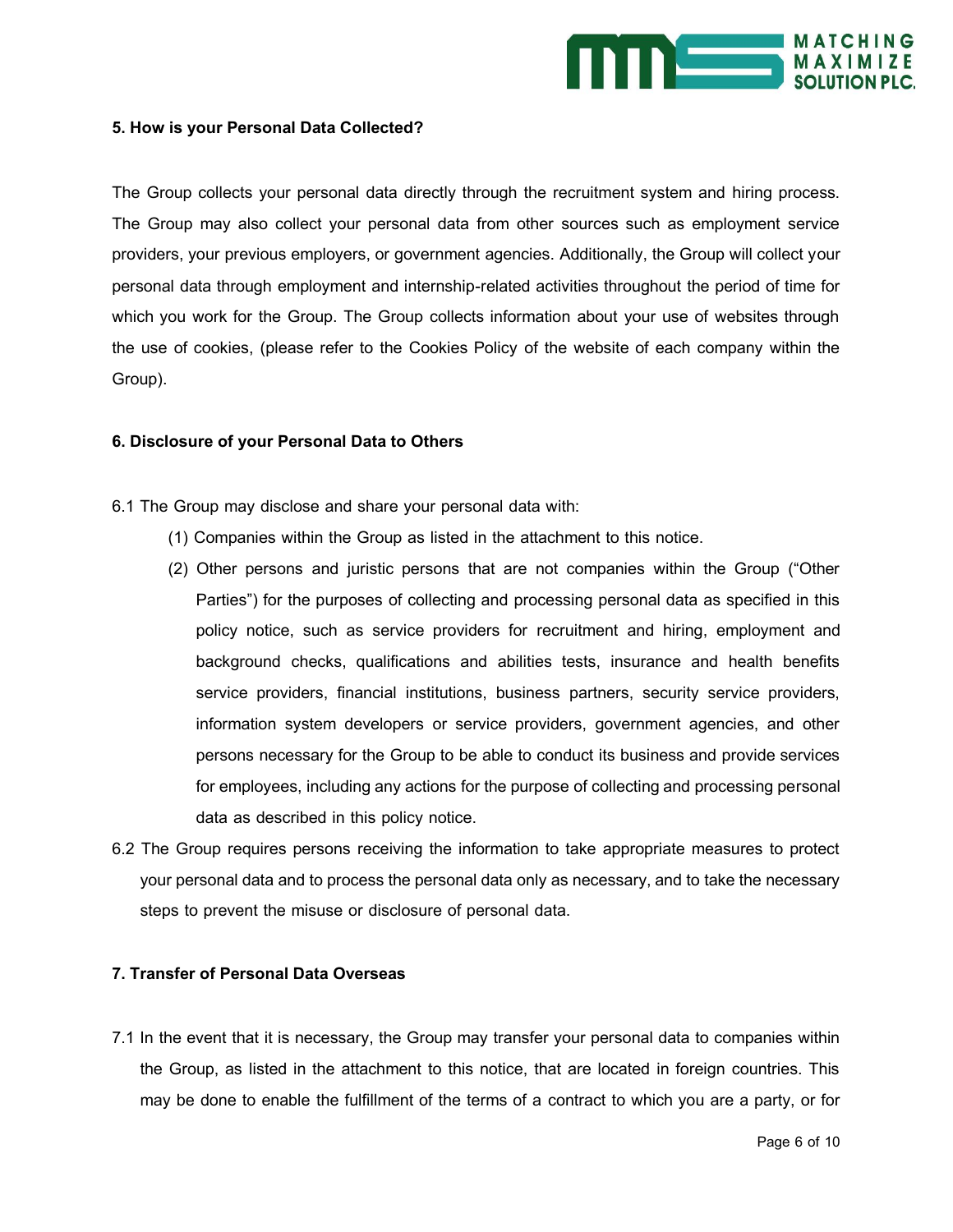

your benefit to meet the terms of a contract between the Group and another person or juristic person, or for use in the execution of a request for you before entering into a contract, or to prevent or minimize danger to the life, person, or health of you or others in compliance with the law, or as is necessary for the public benefit.

- 7.2 The Group may keep your data on computers, servers, or cloud services provided by third parties, and may use third-party programmes or applications in the form of ready-made software or readymade platforms for the purpose of processing your personal data. However, the Group does not allow unrelated persons to access personal data, and will require persons accessing the data to implement appropriate security measures.
- 7.3 To protect your personal data that is sent overseas, the Group has established a Personal Data Protection Policy for the transmission or transfer of personal data to a Personal Data Controller or Personal Data Processor employed by a company within the Group and located overseas.

#### **8. Personal Data Security**

- 8.1 The Group has technical security measures in place to protect your personal data that prevents that data from accidental loss, or from being accessed, disclosed, or altered unlawfully or without authorization.
- 8.2 The Group has implemented appropriate security measures for access to your personal data by employees, contracted parties, and third parties. The Group limits access to only persons requiring to access the information to perform their duties. In cases where a third party is processing your personal data it will be processed only in accordance with instructions of the Group. Any third party assigned by the Group to process the data has a duty to protect the information and comply with applicable personal data protection laws.

### **9. Period of Personal Data Collection**

9.1 The Group will retain your personal data for the period necessary to achieve the purposes for which it was collected, unless the law allows it to be retained for a longer period. In the event that the data retention period cannot be specified, the Group will retain the information for a period of time that may be expected in accordance with accepted standards of collection (eg. the general legally accepted period of 10 years).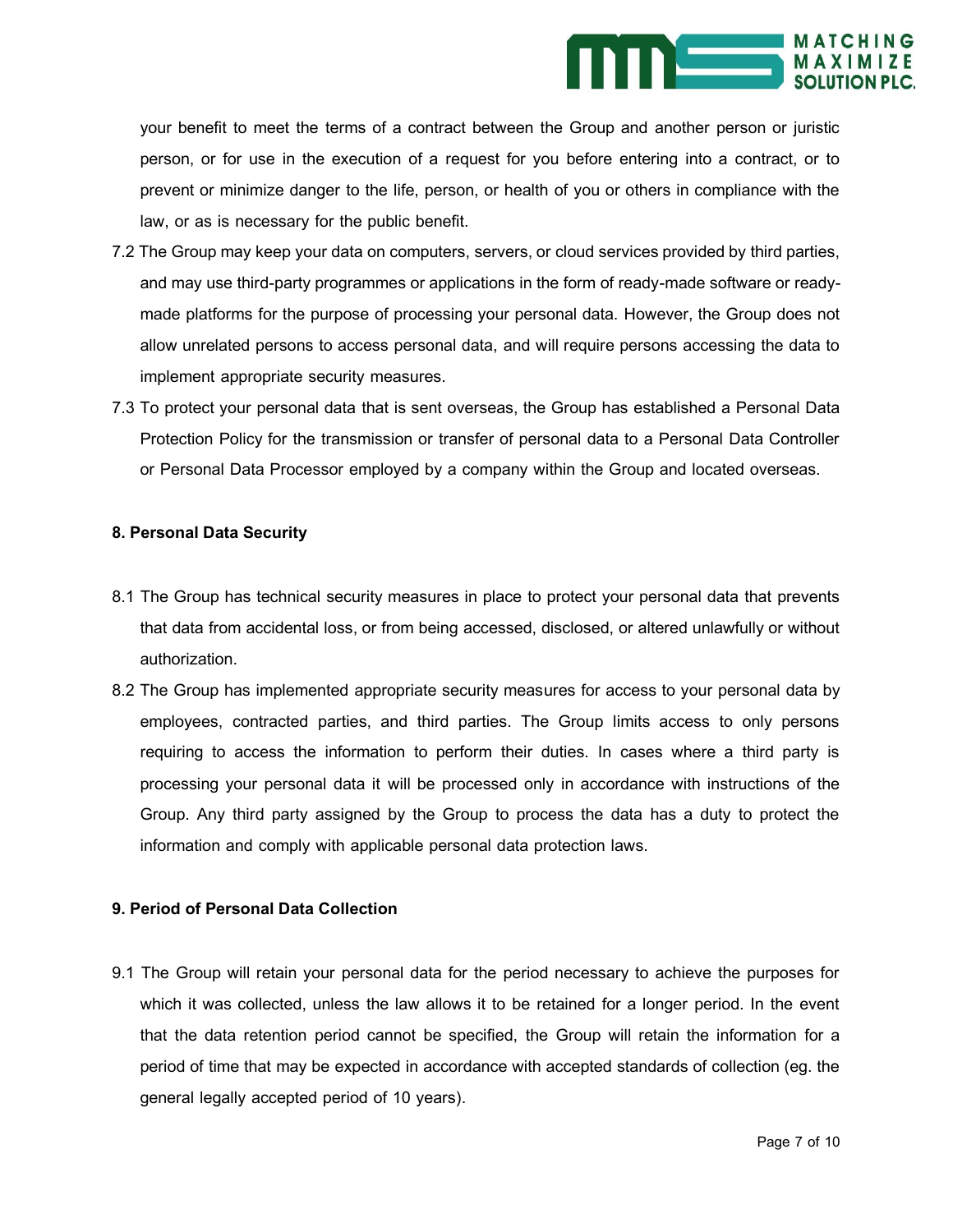

- 9.2 The period of time for which the Group retains your personal data may vary according to the processing. You can check the details under each respective category.
- 9.3 The Group may retain your personal data after the completion of your consideration for a position so that you may be considered for, and contacted, in the event that other positions arise for which the Group thinks you may be suitable. Your data will be retained for a period necessary to achieve the purposes of consideration for employment or internship positions. If you do not wish the Group to retain your personal data for these purposes, you can contact the Group via the channels specified in this policy notice.
- 9.4 If your employment or internship application is successful, the Group will continue to collect your personal data for the period necessary to achieve the purposes of your employment or internship.
- 9.5 In the event that the Group uses your personal data with your consent, the Group will process said personal data unless you request to withdraw your consent and the Group has completed processing your request. However, the Group will retain your personal data to the extent that necessary to maintain a record of your withdrawal of consent so that the Group may respond to your future requests.
- 9.6 The Group has implemented an auditing system to delete or destroy personal data after the retention period has expired, or is no longer relevant, or is no longer necessary for the purpose for which it was collected.

#### **10. Rights of the Personal Data Subject**

- 10.1 In accordance with the conditions prescribed in the Personal Data Protection Act 2019, you have the following rights:
	- (1) The right to request to withdraw consent given to the Group to process your personal data.
	- (2) The right to request access to, and obtain copies of, your personal data, or to have the acquisition of your personal data disclosed to you. The responsibility to meet this request rests with the Personal Data Controller
	- (3) The right to send or transfer personal data in electronic form to other parties, as prescribed by the Personal Data Protection Act.
	- (4) The right to object to the collection, use or disclosure of your personal data.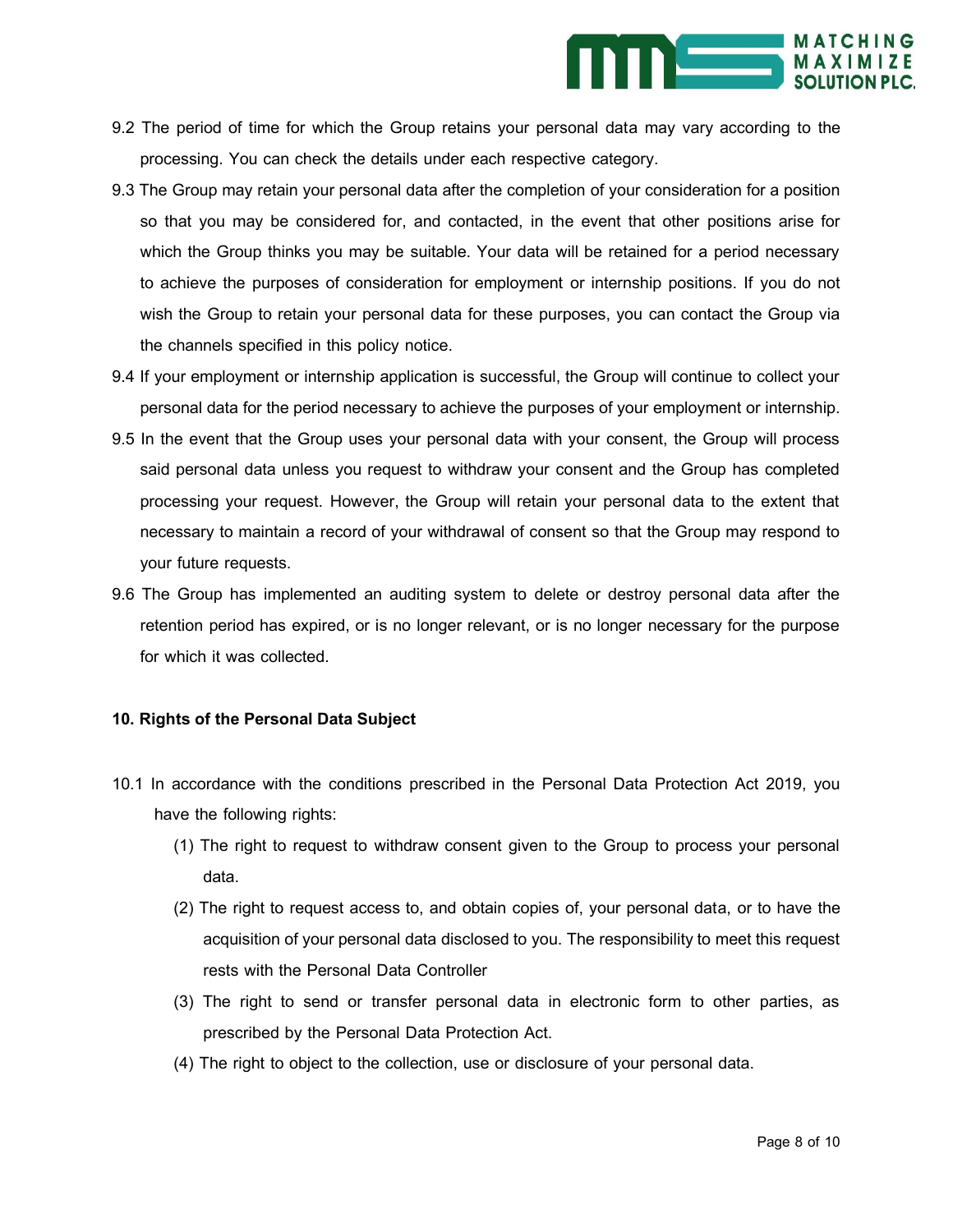

- (5) The right to request that the Personal Data Controller delete or destroy or make your personal data non-identifiable.
- (6) The right to request that the Personal Data Controller suspend the use of your personal data.
- (7) The right to request that the Personal Data Controller ensure that your personal data is correct, current, complete and does not cause misunderstandings.
- (8) The right to complain to the Personal Data Protection Committee in the event that the Group or the processor of the personal data, including employees or contractors, or the Personal Data Processor, violates or fails to comply with personal data protection laws. The Group will consider the request to exercise such right and inform the result of their consideration within 30 days of receipt of the request in accordance with the Personal Data Protection Act and related laws.

10.2 You can exercise your legal right by filling in the information in the request to exercise such right, or the request to withdraw consent, on the Group's websites. You can begin the process of exercising this right when the section of the personal data protection laws apply to the Personal Data Controller.

# **11. Information about the Personal Data Controller or Personal Data Protection Officer**

If you have any questions about the collection, use, or disclosure of your personal data, you can contact the Personal Data Controller or Data Protection Officer (DPO) through the following channels:

- 11.1 Personal Data Controller, Matching Maximize Solutions Public Co. Ltd. Contact address: 305/12 Soi Sukhothai 6, Sukhothai Rd., Dusit sub-district, Dusit district, Bangkok. Tel: 02 669 4200; Email: [dpo@mmsbangkok.com](mailto:dpo@mmsbangkok.com)
- 11.2 The Personal Data Controllers of the companies within the Group are separated according to company as listed in the attachment to this notice

Announced on 1 August 2021